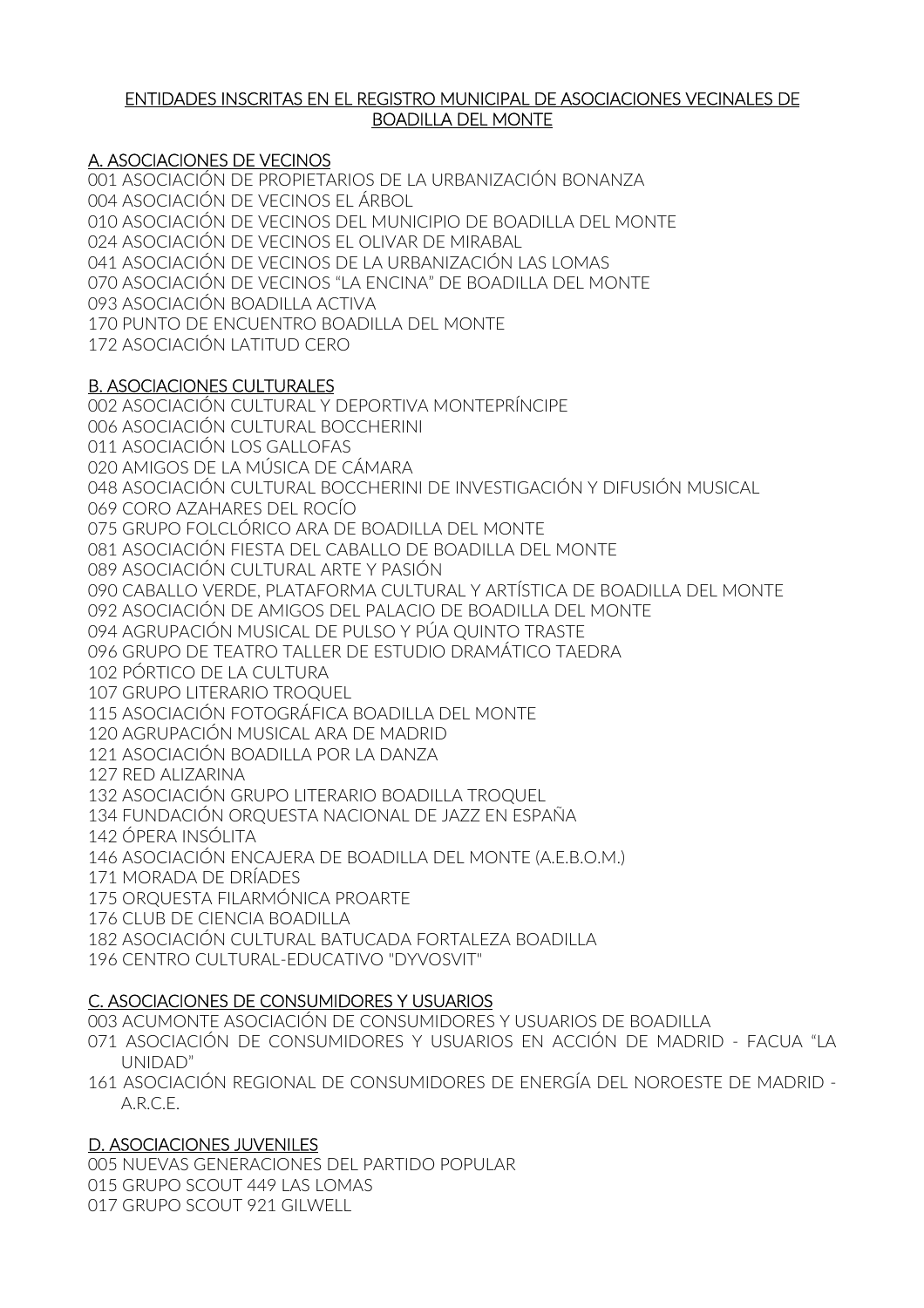018 AZOR 022 PRISMA 026 LA ALTERNATIVA 177 ASOCIACIÓN JUVENIL CON TACTO TIERRA

#### E. ASOCIACIONES DE PADRES Y MADRES DE ALUMNOS

007 AMPA COLEGIO PÚBLICO JOSÉ BERGAMÍN 008 AMPA COLEGIO PÚBLICO PRÍNCIPE DON FELIPE 009 AMPA IES PROFESOR MÁXIMO TRUEBA 019 APA ESCUELA MUNICIPAL DE MÚSICA BOCCHERINI 036 AMPA CEIP TERESA BERGANZA 103 AMPA CP ÁGORA 122 AMPA IES ARQUITECTO VENTURA RODRÍGUEZ 131 AMPA QUERCUS 200 A.M.P.A. COLEGIO HÉLADE BOADILLA DEL MONTE 201 A.M.P.A. INSTITUTO ISABEL LA CATÓLICA BOADILLA

### F. ASOCIACIONES DEPORTIVAS

012 CLUB DE FÚTBOL BOADILLA 016 ESCUELA DE FÚTBOL MADRID OESTE BOADILLA 021 CLUB DEPORTIVO J.B. CAR 027 CLUB TENIS/PADEL BOADILLA DEL MONTE 028 CLUB DEPORTIVO NATACIÓN BOADILLA 030 CLUB DEPORTIVO ELEMENTAL DE KUNG-FU 032 BOADILLA TASMAN RUGBY CLUB 034 BOADILLA DEL MONTE JUDO 037 SPORTING DE BOADILLA C.F. 038 CLUB DEPORTIVO ELEMENTAL CORNAPESA TEAM 039 CLUB AEROMODELISMO R.C. BOADILLA 040 ASOCIACIÓN DEPORTIVO CULTURAL BOADILLA DEL MONTE 042 C.D.E. ORNITOLÓGICO BOADILLA DEL MONTE 043 ASOCIACIÓN MADRILEÑA DE RADIOCONTROL Y AUTOMODELISMO 046 CLUB DEPORTIVO ELEMENTAL GIMNASIA RÍTMICA BOADILLA 049 CLUB BALONMANO ATLÉTICO BOADILLA 053 CLUB DEPORTIVO ELEMENTAL BOADILLA OLÍMPICO CLUB 057 C.D.E. DE EXJUGADORES DE BOADILLA 060 CLUB DE ATLETISMO BOADILLA DEL MONTE 061 CLUB CICLISTA BOADILLA 065 C.D.E. NUEVO BOADILLA 076 BOADILLAVENTURA 080 BM SKATE CLUB 082 C.D.E. SCUBAVENTURA 085 C.D.E. FÚTBOL Y MUCHO MÁS 091 CLUB DE TIRO CON ARCO "ARCO BOADILLA" 100 C.D.E. CICLISTA "LUTE" ANGUITA 106 C.D.E. TRIART BOADILLA 111 ASOCIACIÓN DE VETERANOS DE RUGBY DE BOADILLA DEL MONTE 114 CLUB SUINCENSA T.M. 116 ANIMAESPACIO 130 LA MAR DE BUZOS DIVING CLUB 133 C.D.E. C.E.I.P. TERESA BERGANZA 135 CLUB VIRGEN DE EUROPA 136 C.D.E. C.V.E. 137 C.D.E. BOADILLA FUTSAL 140 ASOCIACIÓN DEPORTIVA NORDIC WALKING BOADILLA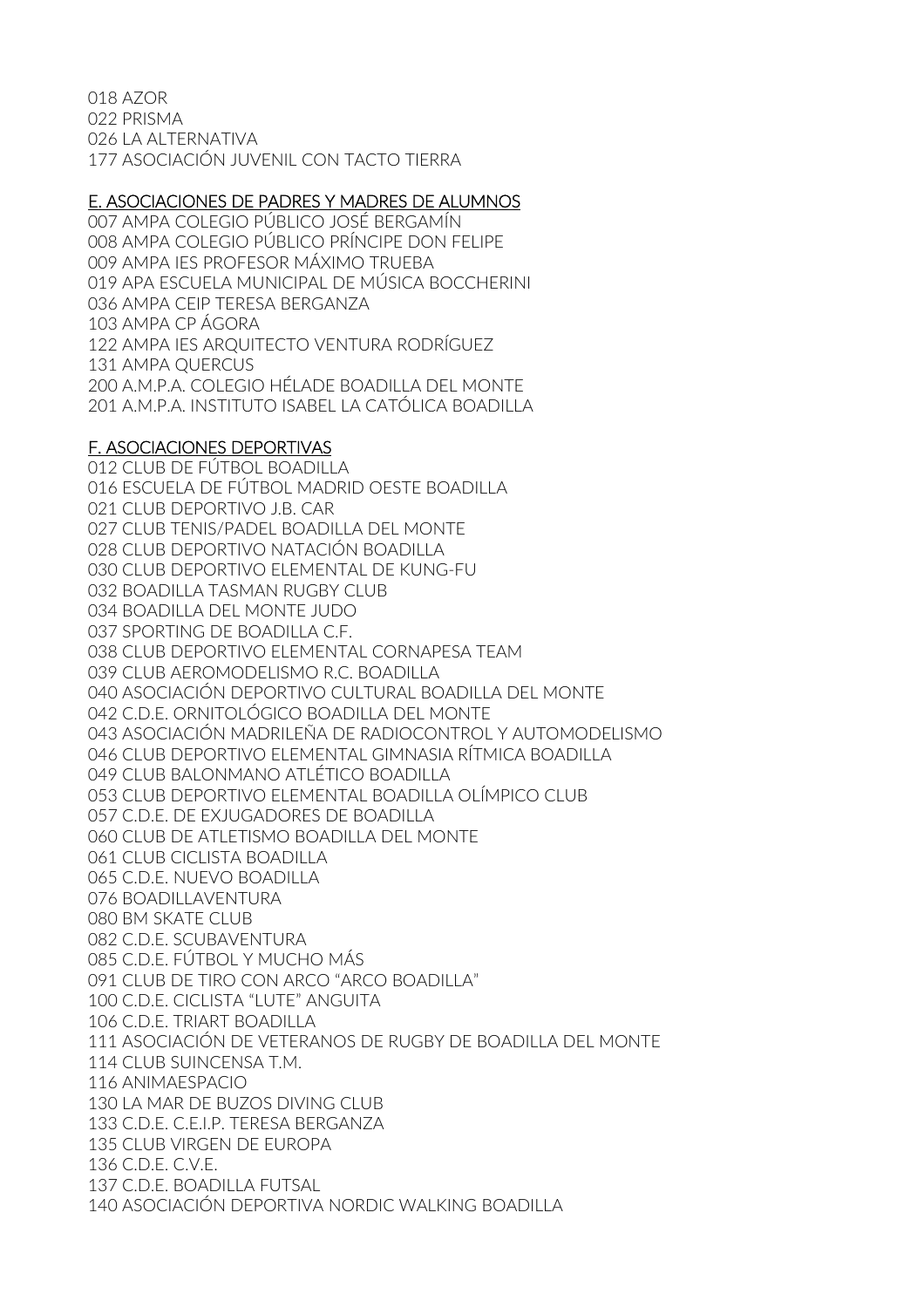141 C.D.E. BOADILLA PATINA 144 AFM (ASOCIACIÓN FAMILIA MONSTER) 145 C.D.E. SHITOKAI ISHIMI BOADILLA DEL MONTE 147 C.D.E. JAQUE MATE 148 C.D.E. JOSÉ MANUEL GALÁN 149 C.D.E. PATINAJE ARTÍSTICO BOADILLA DEL MONTE 150 C.D.E. GIMNASIO ESPARTA 151 C.D.E. TAEKWONDO BOADILLA DEL MONTE 152 CLUB LAS ENCINAS DE BOADILLA 153 C.D.E. DE ACTIVIDADES SUBACUÁTICAS SCUBA AVENTURA 154 C.D.E. AÚPA 157 C.D.E. OLÍMPICO BOADILLA 158 C.D.E. WARMUP46 159 SECCIÓN DE ACCIÓN DEPORTIVA HÉLADE 160 C.D.E. SALA DE ARMAS DE BOADILLA 162 C.D.E. ONLYPADEL 163 C.D.E. MADRID BOADILLA CLUB DE RUGBY 164 BOADILLA XTREME SPORT 165 C.D.E. WILD CATS 166 ASOCIACIÓN BOADILLA VOLEIBOL 168 CLUB NATACIÓN TERESA BERGANZA 169 C.D.E. GOLDIAM BOADILLA CGR 179 C.D.E. BASKET CLUB BOADILLA 181 C.D.E. IKASA BALONMANO BOADILLA 183 C.D.E. ACADEMIA DE ESGRIMA DE BOADILLA 185 C.D.B. LAS PANTERAS DE BOADILLA 186 C.D.E. FREESTYLE BOADILLA 187 C.D.E. BÁDMINTON SAN BABILÉS BOADILLA DEL MONTE MADRID 194 C.D.E. CLUB TRIATLÓN BOADILLA-BEONE 202 C.D.B. ESCUELA DEPORTIVA SANTANDER 203 BOADILLA FOOTBALL COLLEGE 204 C.D.B. CLUB RFB BOADILLA 205 C.D.B. VIKINGS FA 206 C.D.E. ST. MICHAEL'S SPORTS CLUB 207 CLUB DE FÚTBOL ACADEMIA DRIBLING

### G. PEÑAS

013 PEÑA NEW BOADILLA - EL CERDO 014 PEÑA TAURINA EL BOTIJO 063 PEÑA EL PUNTAZO 067 PEÑA MADRIDISTA DE BOADILLA DEL MONTE 087 PEÑA LOS TAITANTOS 099 ASOCIACIÓN MUSICAL ROOMBA COLECTIVO 101 ASOCIACIÓN SOCIOCULTURAL "PEÑA Q3" 104 HERMANDAD PIPIOLO 108 PEÑA CHACHO QUÉ TÍO 109 PEÑA LOS TOREROS 124 PEÑA EL ALACRÁN 126 PEÑA ATLÉTICA DE BOADILLA DEL MONTE 128 ASOCIACIÓN TAURINOS BOADILLA DEL MONTE

### H. CASAS REGIONALES

023 CASA DE ANDALUCÍA EN BOADILLA DEL MONTE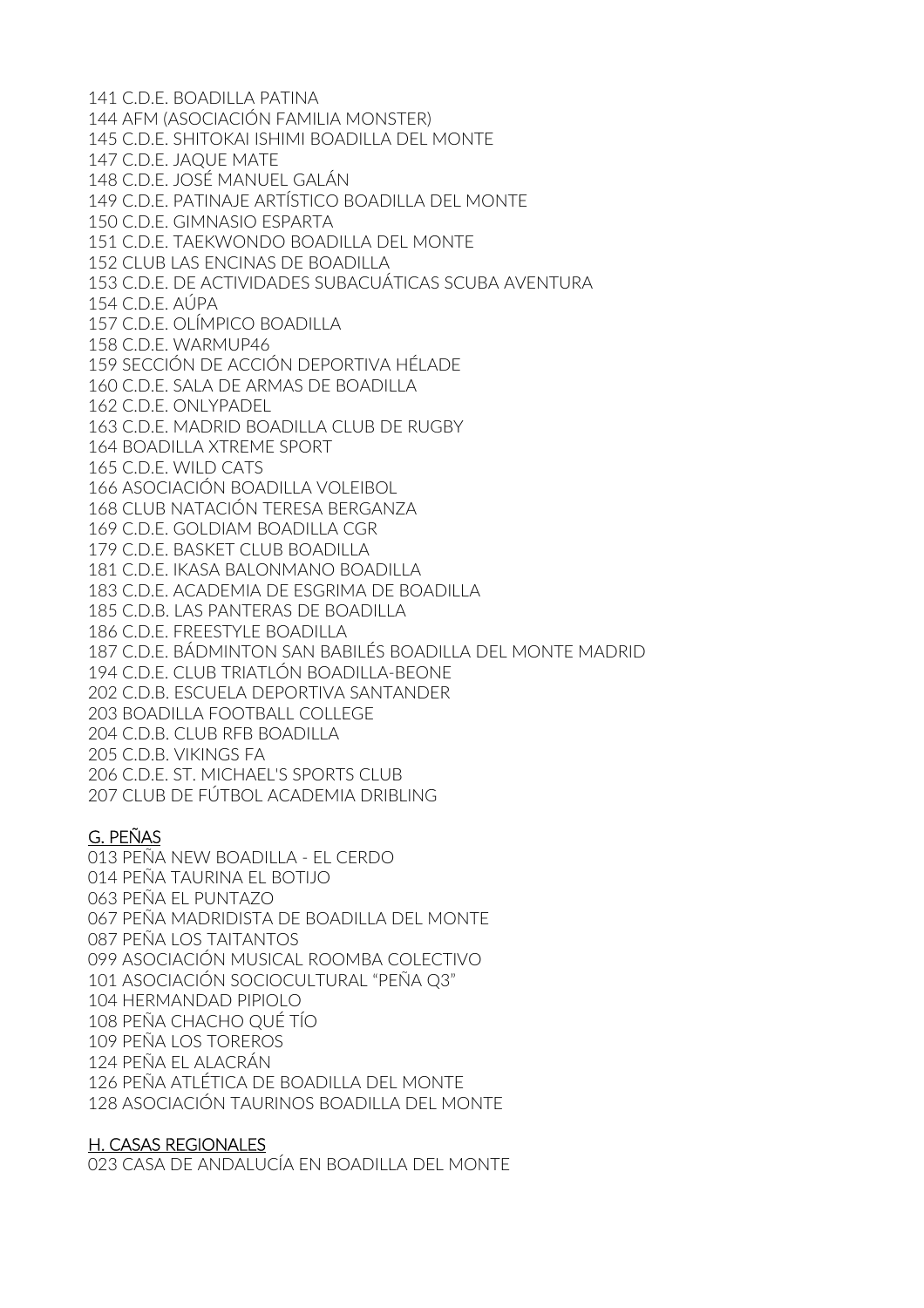### I. ASOCIACIONES DE MUJERES

025 MUJERES POR EL PROGRESO DE BOADILLA 044 MUJERES PARA LA DEMOCRACIA DE BOADILLA DEL MONTE 190 FREYA BOADILLA

#### J. ASOCIACIONES DE SALUD

029 ASOCIACIÓN DIABETES BOADILLA (ASDIBO) 045 DISFABO, ASOCIACIÓN DE DISCAPACITADOS Y FAMILIARES DE BOADILLA DEL MONTE 056 BOADILLA EN MOVIMIENTO 073 BABEL FAMILY 079 ASOCIACIÓN CELICALIA 084 ASOCIACIÓN ESPAÑOLA CONTRA EL CÁNCER 105 FUNDACIÓN ALMAR 113 MÁS.ACTIVOS 118 ASOCIACIÓN SÍNDROME PHELAN-MCDERMID 129 PULMONMADRIDTX (ASOCIACIÓN MADRILEÑA PARA AYUDA A LOS TRASPLANTES DE PULMÓN) 193 ARCOTERAPIA

#### K. ASOCIACIONES DE CARÁCTER SOCIAL

033 ASOCIACIÓN FAMILIAS NUMEROSAS DE BOADILLA DEL MONTE 051 ASOCIACIÓN ACOGER Y COMPARTIR 054 SOMOS UNO 062 DIGNIDAD BOADILLA 068 ATM, AMIGOS DEL TERCER MUNDO 077 ADITEC, ASOCIACIÓN DE DISEÑO TÉCNICO DE PROGRAMAS PARA EL DESARROLLO SOCIAL 078 ROTARY CLUB DE BOADILLA DEL MONTE 083 MALAYAKA HOUSE 086 SINAPSIS 088 FUNDACIÓN SÍNDROME DE DOWN DE MADRID 095 ASOCIACIÓN MAYORES DE BOADILLA 110 FUNDACIÓN GOLFÍN 112 ASIP, APOYO PSICOLÓGICO Y SOCIAL A LA FAMILIA E INFANCIA 119 BOADILLA SOLIDARIA, O.N.G. 123 YO TE AYUDO 125 ASOCIACIÓN UNABRAZADAUNCENTIMO 138 SOMOS CAPACES 139 FUNDACIÓN COF-GETAFE CENTRO DE ORIENTACIÓN Y AYUDA A LA FAMILIA Y A LA VIDA 155 FUNDACIÓN NZURI DAIMA 156 FUNDACIÓN TALENTO MCR. ACCIÓN SOLIDARIA 167 BABIES UGANDA 180 LA COSTA DE LA SONRISA 188 ASOCIACIÓN AMIGOS DE TURKANA 189 MANOS UNIDAS 199 FUNDACIÓN ANDA CONMIGO

#### L. ASOCIACIONES DE EMPRESARIOS Y COMERCIANTES

035 ASOCIACIÓN DE EMPRESARIOS DE BOADILLA DEL MONTE

055 AMEPAB, ASOCIACIÓN DE MUJERES EMPRESARIAS, PROFESIONALES Y AUTÓNOMAS DE BOADILLA DEL MONTE

066 ASOCIACIÓN INTERMUNICIPAL DE MUJERES PROFESIONALES, EMPRESARIAS Y AUTÓNOMAS (ASIMPEA)

143 ASOCIACIÓN DE EMPRESAS PRADO DEL ESPINO

178 ANVIMA (ASOCIACIÓN NACIONAL DE VIDEO MARKETING)